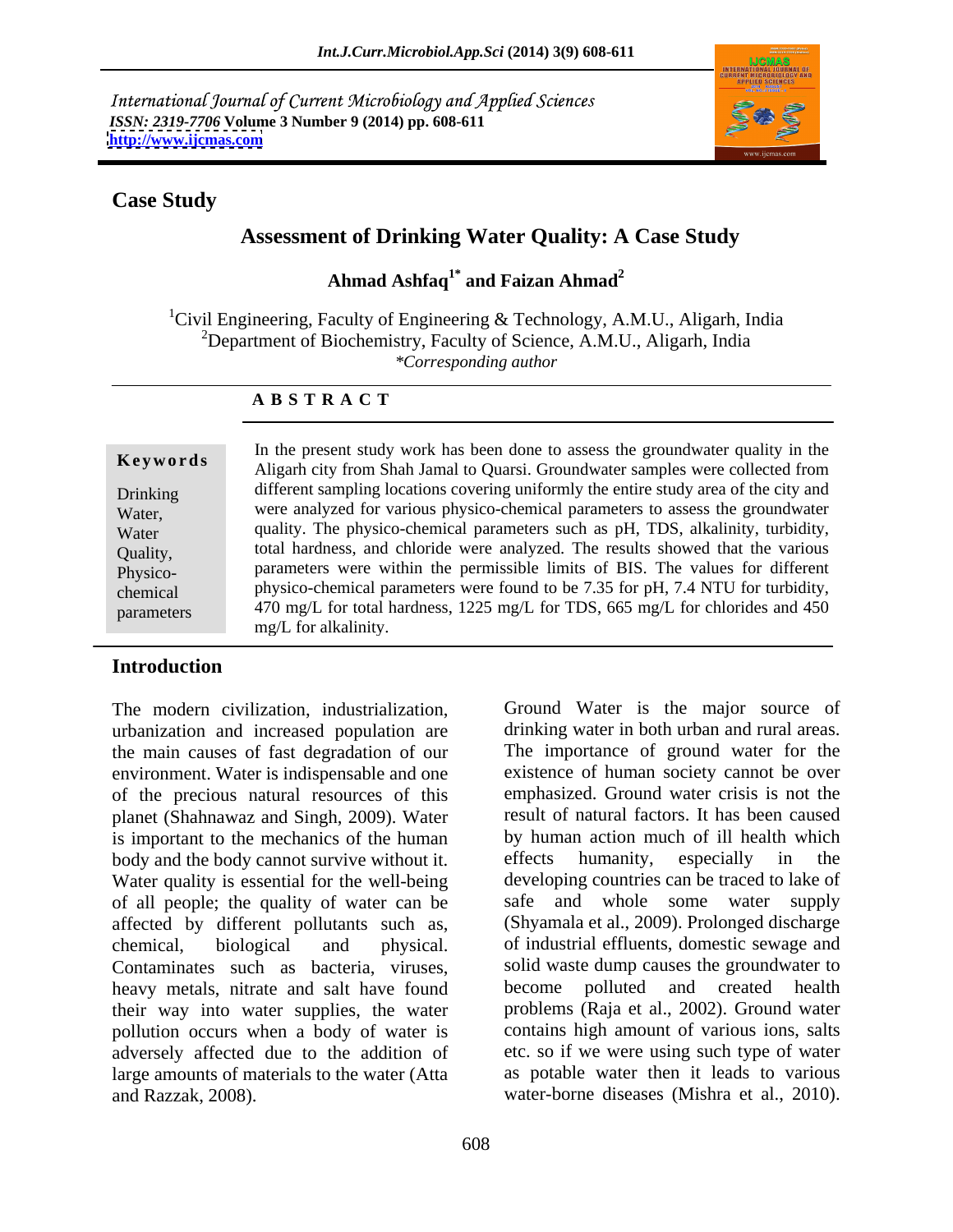Unsafe drinking water contributed to kept in refrigerator maintained at 4°C**.** numerous health problems in developing Analysis was carried out for various water countries such as the one billion or more quality parameters such as pH, total incidents of diarrhea that occur annually dissolved solids (TDS), turbidity, total (Mark et al., 2002)**.** The present work is an attempt to measure the water quality of various water sources of fifteen locations of reagents used for the analysis were AR Aligarh district, Uttar Pradesh, India.

The Aligarh district of UP has a total area of pH 3700.4 sq. km. District lies on the planes of the rivers Ganga and Yamuna. The district is situated towards the south-east of Delhi. Its and OH concentration of drinking water. shares a common boundary with The physico-chemical parameters of ground Bulandshahr in North, Etah in East, Mathura water samples were analyzed in which pH in West and Hathras (Mahamayanagar) in South. The entire district falling in Upper- Ganga doab represents flat topography. Basic Information of surface water irrigation is 15% while that of ground water is 85%. The economy of the district mainly depends upon agriculture. The district receives a normal rainfall of 708 mm with 46 rainy days and experiences sub-tropical climate. TDS value indicates the higher

The district is mainly drained by river Ganga & Yamuna and their tributaries of which Karwan, Sirsa & Sengar hold importance. (MSME, Govt. of India) of TDS in present study was observed in the Aligarh District is one among 71 Districts of Uttar Pradesh State, India. It is Located at Latitude-27.8, Longitude-78.0. It is in the Total Hardness 201 meters to 176 meters elevation range. It is hot in summer. During summers the highest day temperature is in between 26°C to 47°C. Average temperatures of January is 14°C , February is 16°C , March is 24°C ,

The samples were collected in plastic canes of two liter capacity without any air bubbles as per standard procedure. The samples were alkalinity (TA), total hardness (TH), chloride (Cl), using standard method. The grade. **Example 2018** 

### **Study Area Study Area Results and Discussion Results and Discussion**

# **pH**

The significance of pH is related to the  $H^+$ + value of water samples ranges between 5.2- 8.1 against the standard of WHO and IS 10500:1991 that are 6.5- 8.5.

## **TDS**

This is a significant parameter for the utilization of water. The water with high TDS value indicates the higher mineralization of water. The standard limit for TDS is 500 mg/L and maximum limit is 2000 mg/L prescribed for drinking purpose (Maruthi and Rao, 2004). The concentration range of 152 mg/l to 1920 mg/l.

## **Total Hardness**

April is 32<sup>o</sup>C, May is 37<sup>o</sup>C.<br>
in heart diseases. In this study, total **Materials and Methods** the permissible limit of 300- 600 mg/L for The total hardness is the measure of the capacity of water to precipitate soap. Usually the hardness is not harmful to health but it has been suspected to play some role hardness of all samples found to be within drinking water. The minimum and maximum values recorded were 266 and 576 mg/L respectively.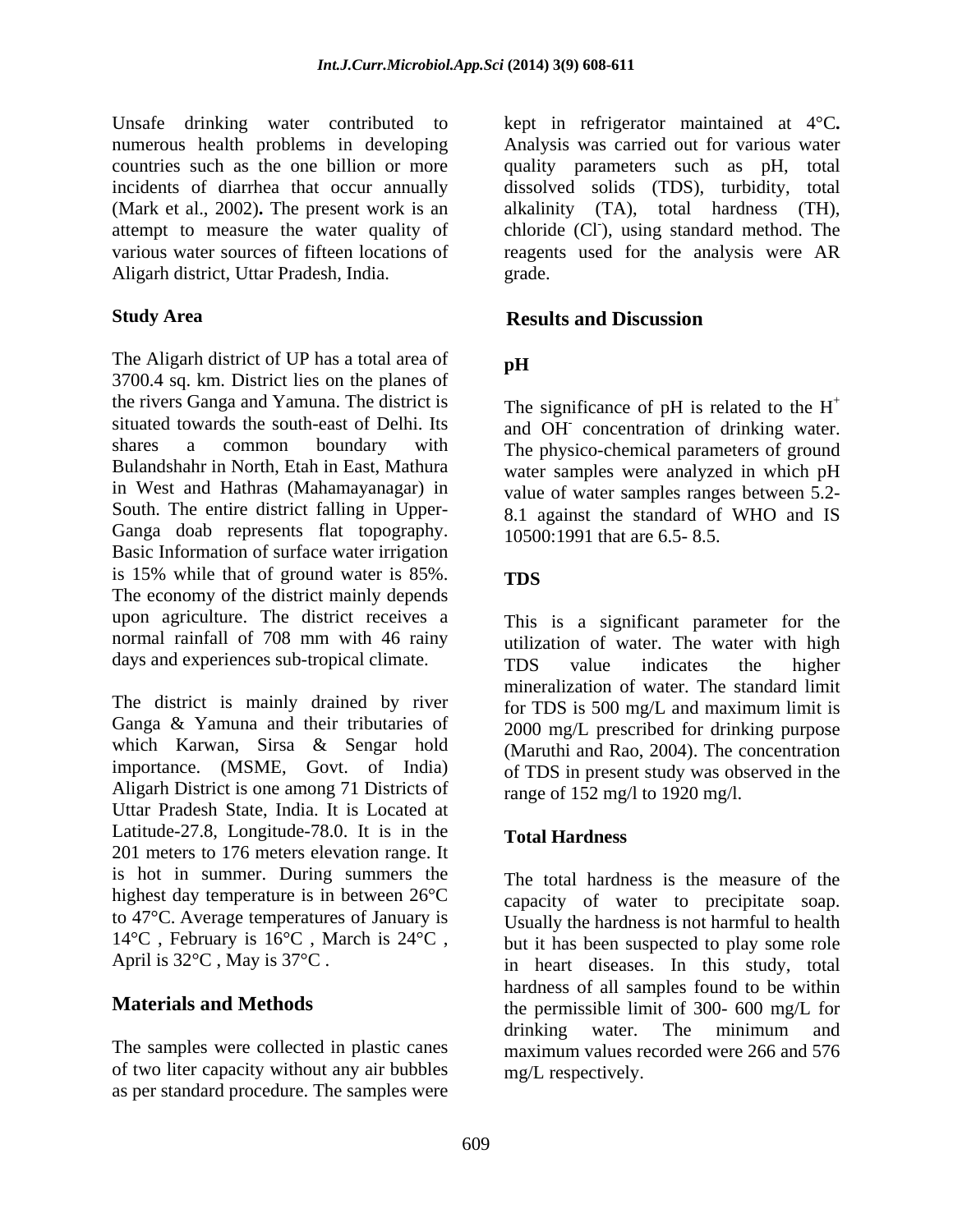